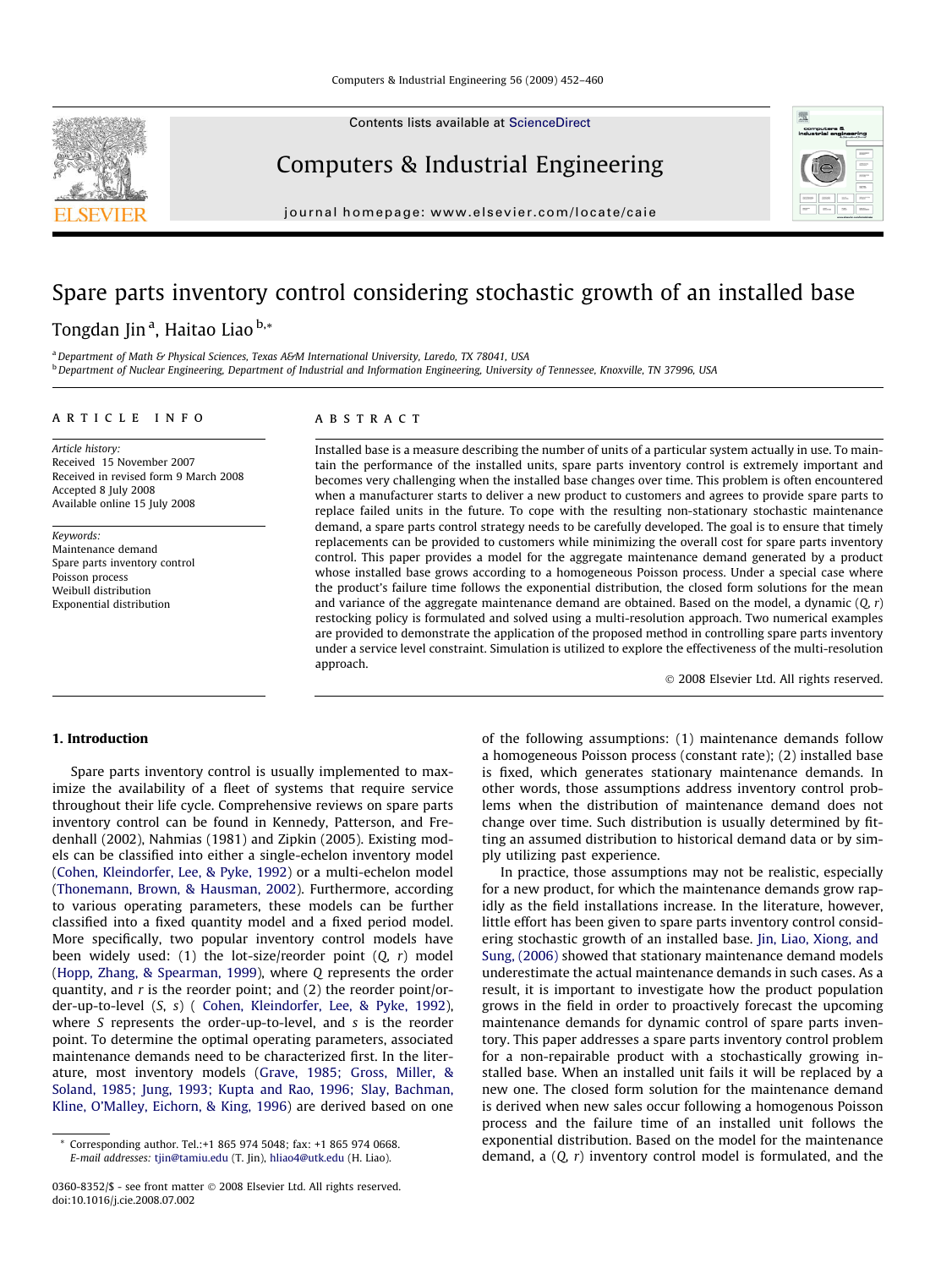operating parameters are optimized using a multi-resolution technique.

The remainder of this paper is organized as follows. In Section 2, the maintenance demand is derived for a product with a generally distributed lifetime. Section [3](#page--1-0) addresses the special case where the product's lifetime follows the exponential distribution. Section [4](#page--1-0) presents the formulation for the dynamic  $(Q, r)$  spare parts inventory problem and the multi-resolution solution technique. In Section [5](#page--1-0), two numerical examples are provided to demonstrate the proposed approach in practical use. Simulation is utilized to investigate the effectiveness of the multi-resolution approach. Finally, conclusions are provided in Section [6.](#page--1-0)

#### 2. Maintenance demand considering the growth of product installed base

Notations for modeling maintenance demand

- $N(t)$  the number of new sales by time t, and  $N(t) + 1$  is the installed base
- $\lambda$  rate of new sales or the growth rate of the unit
- $W_i$  the arrival time of the *i*th new sale
- a constant failure rate when the product's failure time distribution is exponential
- $F(t)$  cumulative distribution function (Cdf) of the product's lifetime
- $F^{(i)}(t)$ *i*-fold convolution of  $F(t)$
- $H(t)$  the expected number of renewals or failure replacements by time  $t$  if a unit is installed at time  $0$
- $S(t)$  aggregate maintenance demand at time t

The following assumptions are made regarding the product of our interest:

(1) New sales increase the installed base, which are fulfilled through a process independent of the spare parts procurement and control process. After the first unit is installed at time  $t = 0$ , new sales occur according to a homogeneous Poisson process with the rate of  $\lambda$  (i.e.,  $\lambda$  installations per unit time). The total number of new sales  $N(t)$  by time t has the probability mass function:

$$
Pr{N(t) = n} = \frac{(\lambda t)^n e^{-\lambda t}}{n!}, \quad \text{for } n = 0, 1, 2, ...
$$
 (1)

Note that the installed base is equal to  $n + 1$  when the number of additional sales is  $N(t) = n$  by time t.

- (2) The product is non-repairable, and an installed unit will be replaced by a new one upon failure.
- (3) Downtime due to replacement (including disassembly, installation, and waiting for a spare part) can be ignored as compared to the lifetime of the product.

#### 2.1. Renewal processes generated after new sales

Fig. 1 illustrates occurrences of new sales together with the subsequent maintenance demands. Specifically, the first unit is installed at time  $t = 0$ . After a random period of time  $W_1$ , a new sale occurs and the second unit is installed, which may or may not be at the same customer site. We will use a homogeneous Poisson process to model the occurrence of a new sale. On the other hand, each unit once installed will fail after a random period of time and be replaced by a new one upon failure. The counting process associated with each installed unit belongs to a renewal process. Consequently, if  $n$  new sales have occurred by time  $t$ , there will be  $n + 1$  renewal processes with most likely different starting points in time.





Let  $F(t)$  be the cumulative distribution function (Cdf) of the product's lifetime T. For the renewal process generated by the first installed unit, the expected number of renewals (failure replacements) up to time  $t$  can be expressed as:

$$
H(t) = F(t) + \int_0^t H(t - \tau) dF(\tau) = \sum_{i=1}^{\infty} F^{(i)}(t)
$$
 (2)

This is the well-known renewal integral equation, where  $F^{(i)}(t)$  is the *i*-fold convolution of the underlying failure time distribution  $F(t)$ recursively defined by

$$
\begin{cases} F^{(i)}(t) = \int_0^t F^{(i-1)}(t-\tau) dF(\tau), & t \ge \tau \ge 0, \quad i \ge 2\\ F^{(1)}(t) = F(t), & t \ge 0 \end{cases}
$$
(3)

Eq. (2) has a closed form solution only for a few failure time distributions. For example, if  $F(t)$  is exponentially distributed with a constant failure rate a, then the corresponding solution is  $H(t) = at$ . For many other distributions such as Weibull, normal and log-normal distributions, the analytical solutions for  $H(t)$ may not be obtained, thus have to be solved numerically. In practice, the direct Riemann–Stieltjes integration approach proposed by [Xie \(1989\)](#page--1-0) may be utilized. For the case involving the Weibull distribution, the analytical approximation can be used based on the recent work done by [Jiang \(2008\)](#page--1-0).

It is worth emphasizing that Eq. (2) gives the expected number of renewals when the process starts from time  $t = 0$ . The maintenance problem addressed in this paper actually involves multiple renewal processes, each of which has its own starting time  $W_k$ , for  $k = 0, 1, 2, \ldots$ , i.e., the arrival time of the kth new sale (note:  $W_0 = 0$  and  $H_0(t) = H(t)$ ). As a result, the renewal function  $H_k(t)$ for the kth renewal process (i.e., kth new sale) can be treated as  $H(t)$  with a time delay  $W_k$ 

$$
H_k(t) = H(t - W_k), \qquad W_k < t, \quad \text{for } k = 1, 2, \dots \tag{4}
$$

Since new sales occur according to a homogeneous Poisson process,  $W_k$  is a random variable, consequently, so is the renewal function  $H_k(t)$ .

#### 2.2. Generic aggregate maintenance demand

When dealing with the spare parts inventory control, the aggregate maintenance demand, i.e., the total number of renewals, is of our interest. For instance, as shown in Fig. 1, the customer with the third installation has experienced four renewals (i.e., four failures that consumed four spare units) by time  $t$ . Similarly, the customer with the fourth installation has experienced three renewals by time t. In calculating the aggregate maintenance demand by time t, the numbers of renewals generated by all the installed units will